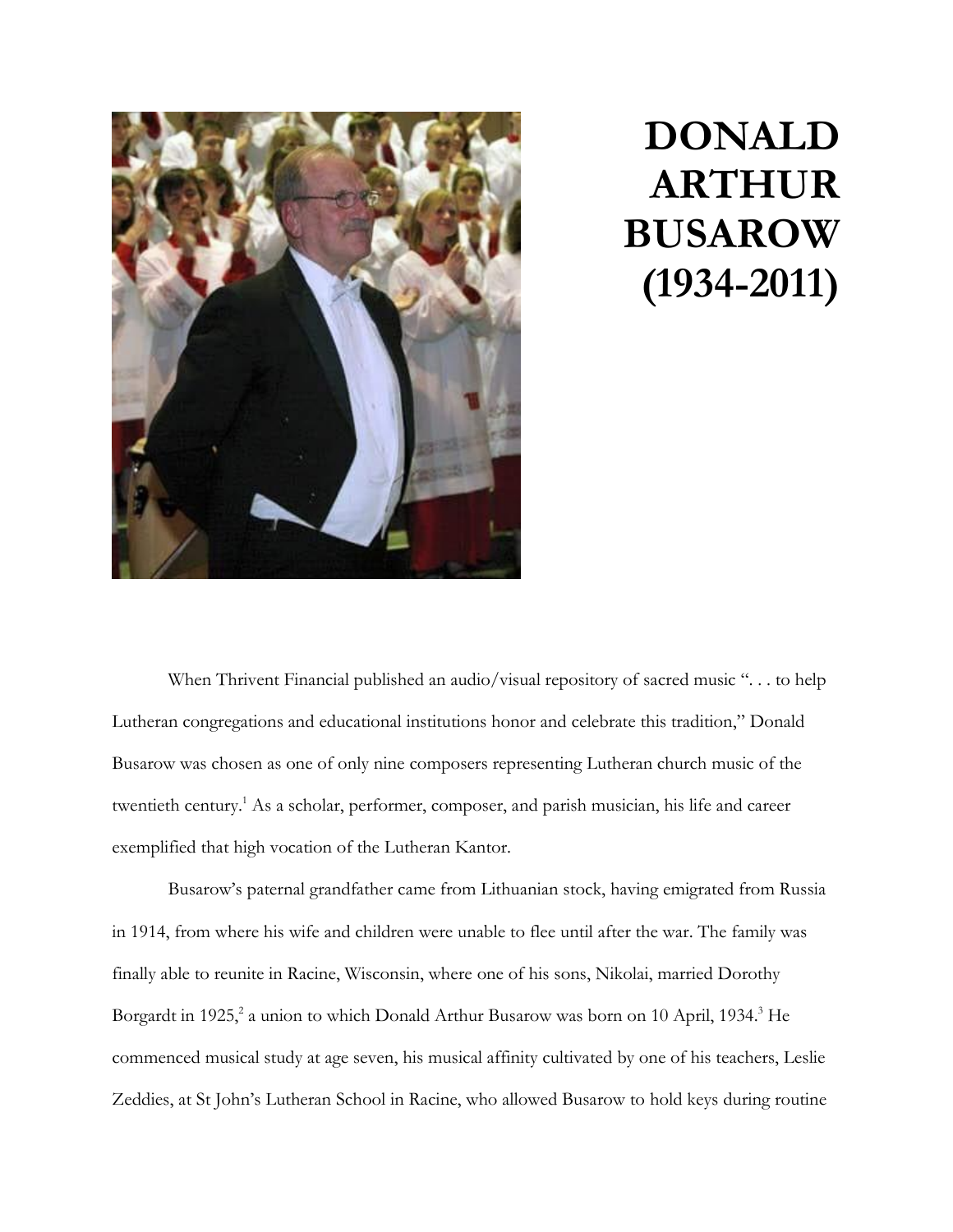organ tunings. Of these formative experiences Busarow would later note, "I knew in third grade that I was going to do church music."<sup>4</sup> He graduated from Racine Lutheran High School in 1952, having excelled as a baseball player, and where he was inducted into the school's hall of fame in 2017 for his musical career achievements. 5

Busarow enrolled in what was then Concordia Teacher's College in River Forest, Illinois, studying with Victor Hildner, and from where he would graduate with a degree in music education in 1956, having received a scholarship "for proficiency in piano and organ"<sup>6</sup> and where he sang in the acappella choir<sup>7</sup> and toured with "The Foresters"—a vocal quartet in which he sang second bass. <sup>8</sup> During these undergraduate years, he also served as music director at Faith Lutheran Church in Arlington Heights. The summer following graduation, he married Margaret Elizabeth Johnson, also a recent Concordia alumna, in a ceremony which included Ralph Schultz, future hymnwriter, professor of music, and eventual president of Concordia College, Bronxville, New York, as organist, and his wife Dorothy Schultz as soloist.<sup>9</sup>

Thus would the Busarows begin their professional and family life, moving to Detroit to teach at Bethany Lutheran Church and School, where by 1959 Busarow, as parish musician, would direct an adult choir of forty members and a children's chorus of sixty four voices.<sup>10</sup> In 1961, Busarow pursued a Master of Music degree at the Cleveland Institute of Music, studying organ and church music with Henry Fusner and composition with Marcel Dick and Jere Hutchinson, graduating in 1964. From 1961-1963, Busarow served as an eighth grade teacher at Luther Memorial School in Cleveland, and was organist at Trinity Evangelical Lutheran Church in Cleveland, whose organ, built by the German firm von Beckerath and installed in 1956, was the first large mechanical action instrument built on historic baroque principles in North America.<sup>11</sup> After graduation, he returned to Detroit to commence duties as Minister of Music and Youth at Outer Drive Faith Lutheran Church, where he would hone his abilities to think creatively toward music ministry and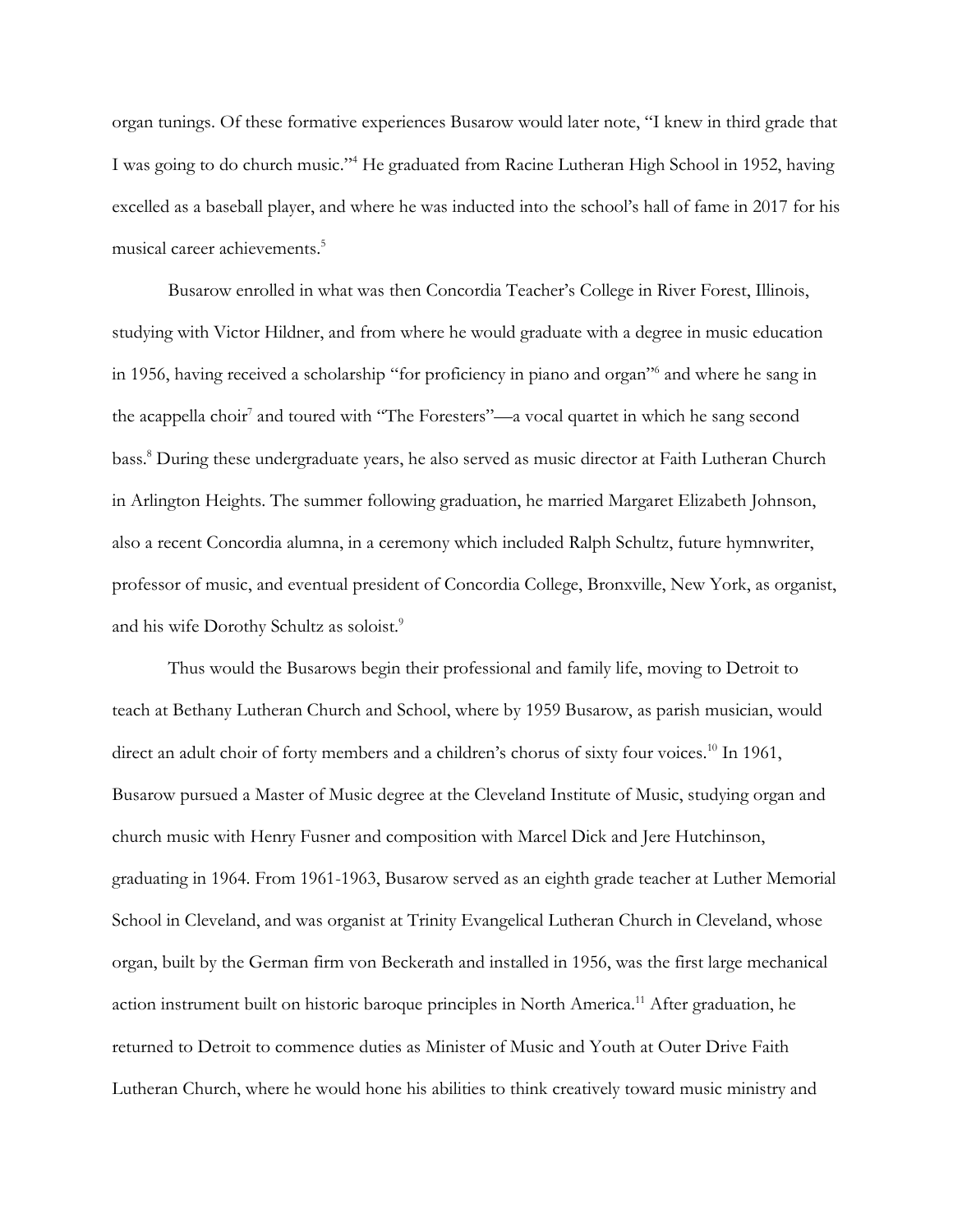liturgical composition. From the late 1960s, under Busarow's direction, the church had introduced Sunday evening youth services, drawing as many as 350 youth to "pray, sing, read Scripture—and clap hands," often with guest choirs leading the proceedings, Busarow himself noting of these events that "Good music is guaranteed."<sup>12</sup> At this time he began work toward a DMA at Michigan State University, East Lansing, studying with Corliss Arnold,<sup>13</sup> with additional study with Robert Noehren at the University of Michigan.<sup>14</sup> In 1968 he was appointed conductor of the Detroit Lutheran Singers, at which point he had already begun composing and publishing music for choirs, instruments, and organ. Although he would not complete his DMA until 1974, in 1972 he was appointed Chairman of the Department of Sacred Music at Concordia College Milwaukee, where his duties included teaching organ, theory, and directing the college choir, while simultaneously serving as organist at Hope Lutheran in Milwaukee. <sup>15</sup> During these years he would regularly perform organ concerts around the nation, but particularly in the Midwest, where his recitals would routinely include the "art of improvisation,"<sup>16</sup> which he studied with Jan Bender during the mid-1970s.<sup>17</sup> Paul Manz only recently had lain the formative groundwork for the whole notion of a "hymn festival," but Busarow continued to develop the concept in his own trajectory, utilizing many of his own compositions, themselves certainly having begun as improvisations, and continuing to explore liturgical improvisation as a legitimate and contemporary form of sacred music.

In 1975, he was appointed to the faculty of Wittenberg University in Springfield, Ohio, where he would teach courses in music theory, composition, church music and organ, as well as serve as university organist. In 1982, he was named director of the college choir,<sup>18</sup> succeeding John W. Williams. Williams had elevated the status of the choir, overseeing tours throughout the USA, Europe, and groundbreaking performances in the Soviet Union, but whose increasing duties as chorus director of the Indianapolis Symphony Orchestra necessitated withdrawing from university duties.<sup>19</sup> Not undaunted by the new position, Busarow admitted that "The first year as interim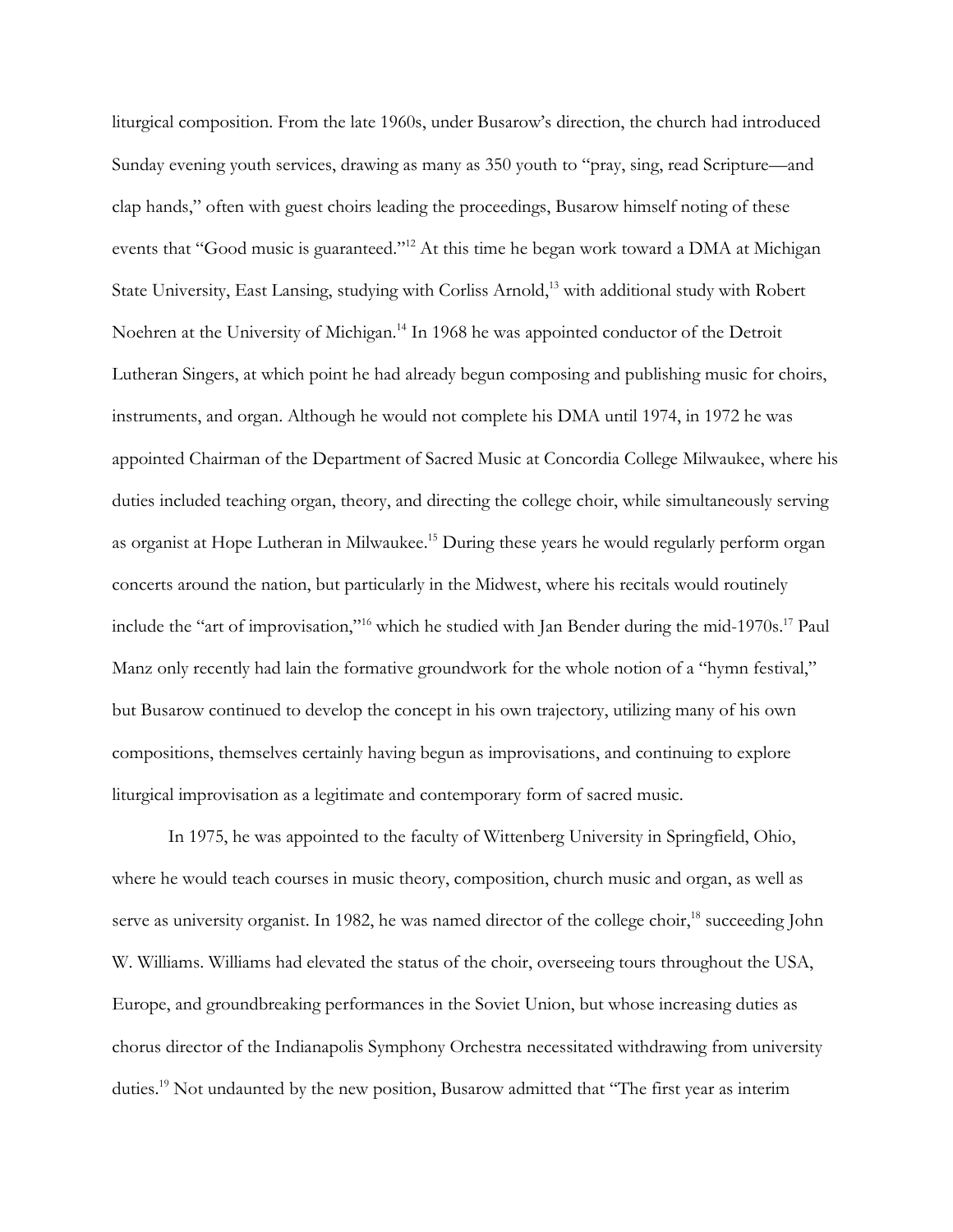director was tough." Yet, largely aided by his practical experience in the parish, "In just one year, we doubled the size of the choir, and thanks to contacts I had, we were able to develop four tours." Busarow programmed carefully, often performing Russian literature as a tribute to his own heritage; yet, he maintained that "Our programs are unique, in my opinion. . . I look for some music that will reach everyone in the audience at some point in the concert."<sup>20</sup> As only the fourth director in the history of this prestigious, 40-member choir, Busarow labored to maintain and then to enhance the quality of the ensemble, requiring auditions each year regardless of a chorister's past involvement.<sup>21</sup> Beyond the many notable tours, his leadership of the choir at Wittenberg entailed renewing their involvement in the liturgical life of the campus as he nurtured students' participation in chapel services, "strengthening the choir's ties to the Lutheran church and Weaver Chapel during his tenure—before, the choir rarely set foot in the chapel." Busarow reflected about such a relationship, positing "In my background, the church and the chapel are at the top of my list. . . What better way to showcase them [the choir] than the services?" <sup>22</sup>

In 1989, Busarow was appointed Visiting Professor of Church Music at Trinity Lutheran Seminary in Columbus, Ohio, where he had designed the seminary's organ. Concordia University Chicago awarded him an honorary Doctor of Letters in 1996 ". . . for his achievements in music composition and choral conducting." He was organist at St Matthew Evangelical Lutheran Church in Huber Heights, Ohio (1976-2000) and finally at First Presbyterian Church in South Charleston, Ohio (2000-2010.) Busarow died on 24 October, 2011, in Houston, Texas, where he had been receiving treatment for leukemia.<sup>23</sup> Surviving him were six children and fourteen grandchildren.<sup>24</sup>

A composer whose work is represented by seven major publishing houses, Donald Busarow's "We Praise Thee, O God," a concertato for organ, choir, and brass, published in 1963, represented the beginning of a fruitful career for a composer whose catalogue includes music for organ solo, organ with instruments, vocal solos, and hymns and liturgical pieces including psalm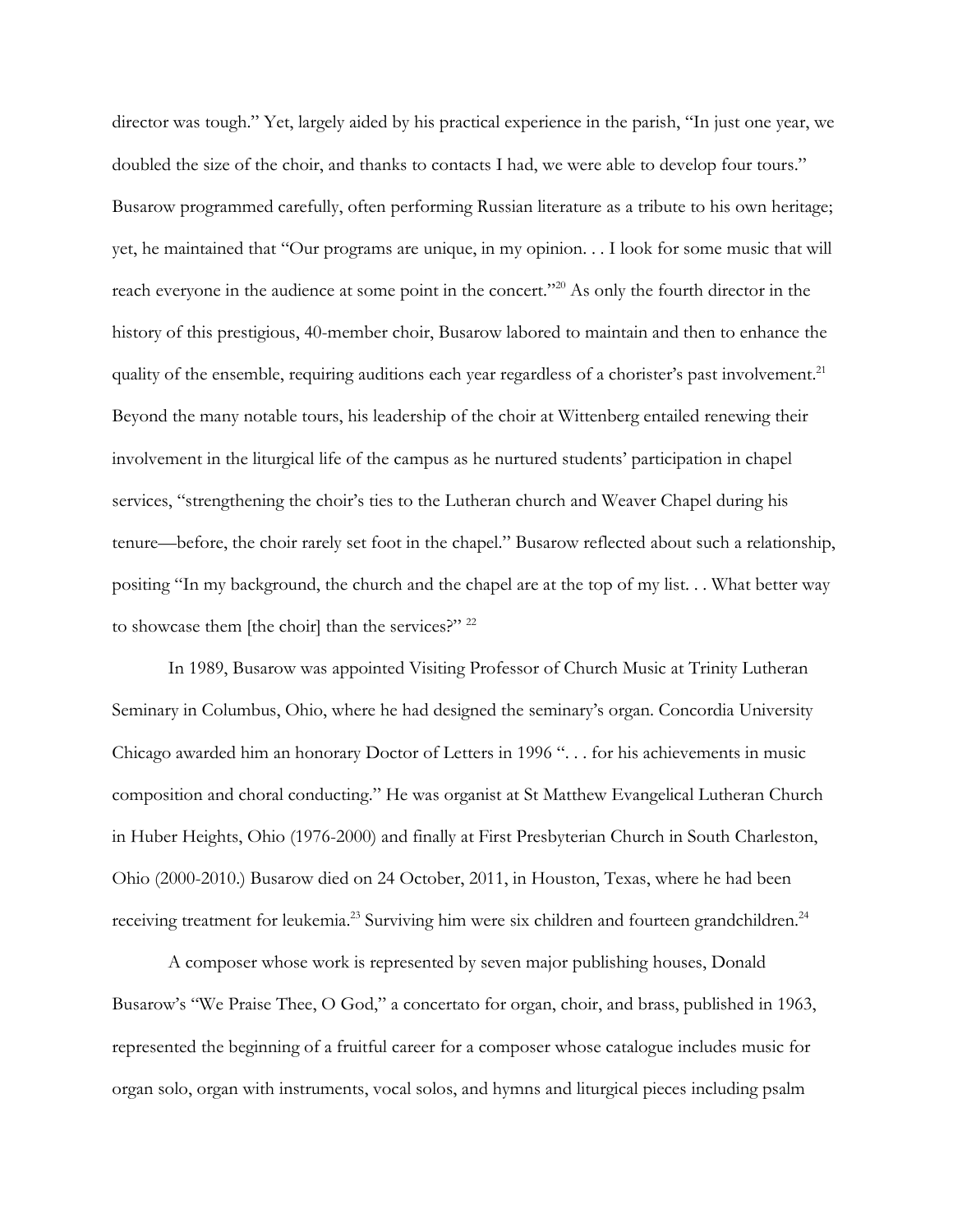settings, choral anthems, and hymn concertatos.<sup>25</sup> Although his compositional focus was primarily sacred and liturgical music, his ventures further afield garnered additional successes; his composition "Death Be Not Proud" for soprano, piano, and horn, received first prize in the International Horn Society competition in 1980, the same year his opera *Esther,* commissioned by Wittenberg University, was premiered.<sup>26</sup> Larger works notwithstanding, Busarow is arguably most known for the practical sacred music for the average parish choir and organist he so artfully provided. Busarow followed in a long line of *Gebrauchsmusik* composers represented in the twentieth century, for example, by Distler and Bender. Although he could wax lyrically when appropriate, Busarow tended toward neo-classical, luminous, polyphonic textures which were frequently characterized by driving rhythms and often employing modern-sounding harmonies, employing palatable dissonances which firmly and identifiably situated his music in the late twentieth century. His descants and hymn harmonizations demonstrate his facility to stretch harmonic boundaries while remaining accessible to the average congregant. Busarow's hymn harmonizations have been included in *Lutheran Book of Worship* (1978)*, Lutheran Worship* (1982)*,* and *Lutheran Service Book* (2006)*.* 

Donald Busarow's attention to musical detail, his striving for musical perfection, and his care for his singers earned him the fierce allegiance from his choristers, one of whom articulated why singing in his choir could be so profoundly inspiring:

This is what made the Wittenberg Choir under Dr. B a religious experience, for he taught us not only to value perfection but to fight the good fight in striving for perfection at all times and in all places—perfection not as its own end; perfection not as a boasting point; but perfection as the only way to approach the source of all perfection—God the Father, and Jesus Christ, his only Son."<sup>27</sup>

As a professor, his ideas helped to shape the minds of generations of students, as a conductor, he led his choirs to perform the best of sacred music to audiences throughout the world,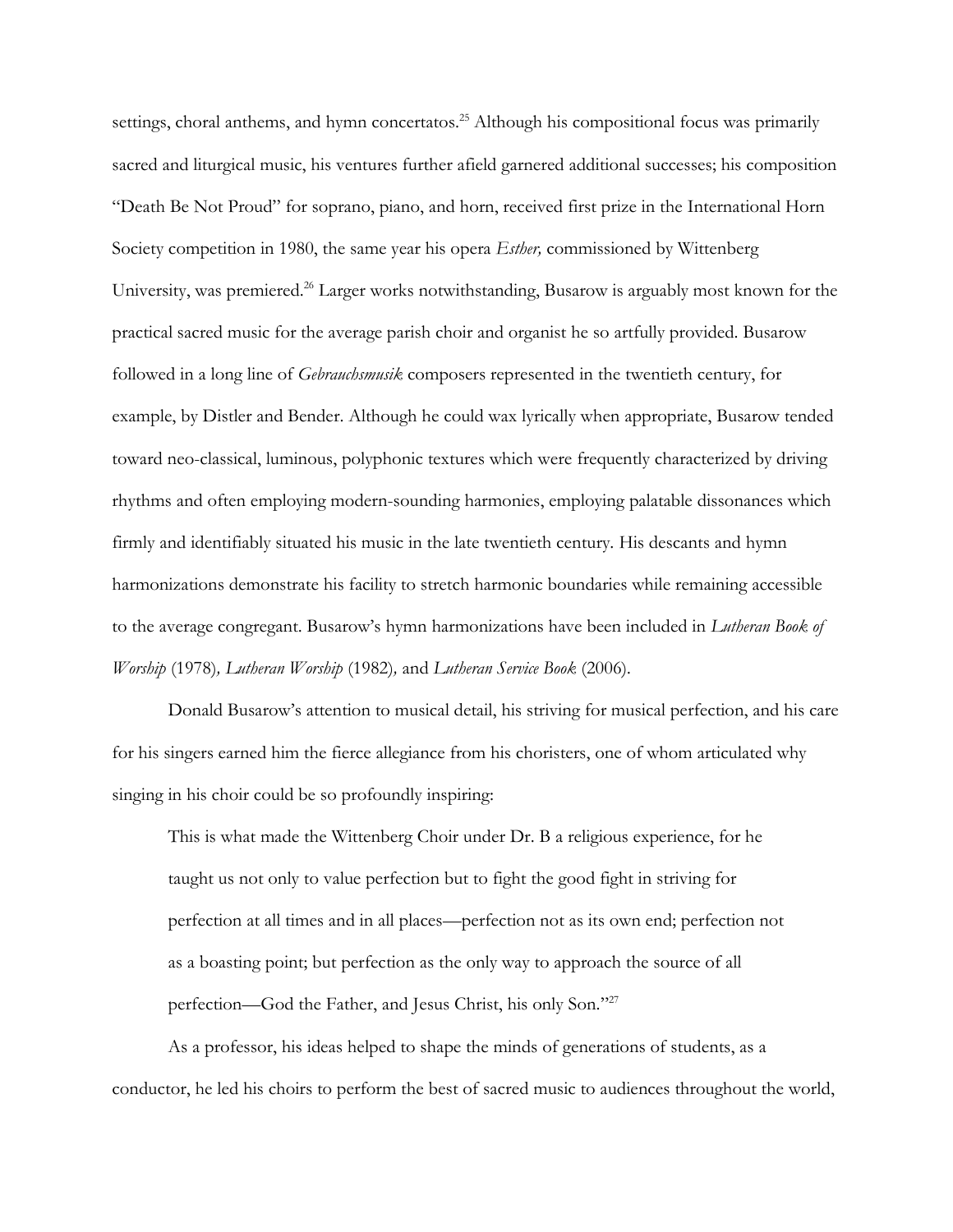and as an organist and composer, his music was informed by the weekly needs of the practicing

parish musician, the combination of which has secured his towering reputation among composers of

twentieth-century sacred music.

--*Benjamin Kolodziej*

<sup>5</sup> Racine Lutheran High School Hall of Fame, [http://www.racinelutheran.org/hall-of-fame/.](http://www.racinelutheran.org/hall-of-fame/) (accessed December, 2019)

<http://www.clevelandbeckerath.org/index.html> (accessed January, 2020)

Wittenberg University from 1965-1976, his tenure briefly overlapping with Busarow's.

 $24$  Ibid.

<sup>26</sup> Jeffrey Roth, "Eighth Annual Church Music Workshop to Open this Weekend," *The Gettysburg Times*  (Gettysburg, PA), 20 May, 1987.

<sup>27</sup> Elizabeth Eshelman, "In Memoriam Dr. Donald Busarow," personal blog, 13 November, 2011. <https://elizabethanlit.blogspot.com/2011/11/in-memoriam-dr-donald-busarow.html> (accessed January, 2020.)

<sup>1</sup> Carlos R Messerli; Thrivent Financial for Lutherans, Appleton, WI and Minneapolis, MN: Thrivent Financial for Lutherans, undated.

<sup>2</sup> Karen B Tancil, "God Has Directed Nick Busarow's Life," *The Journal Times* (Racine, WI), 8 August, 1976.

<sup>3</sup> Donald Busarow obituary, *Dayton Daily News* (Dayton, OH), 2 November, 2011.

<sup>4</sup> Karen Saatkamp Gerboth, "After Nearly Three Decades as Choir Director, Don Busarow Bids Farewell," *The Wittenberg Magazine* (Springfield, OH), Spring, 2010.

<sup>6</sup> *The Journal Times* (Racine, WI), 18 November, 1953.

<sup>7</sup> *The Journal Times*, 8 December, 1954.

<sup>8</sup> "Zion Church Singers to Be Heard," *Herald and News* (Klemath Falls, OR), 19 July, 1954.

<sup>9</sup> "Reception Honors Donald Busarow," *The Journal Times,* 12 August, 1956.

<sup>10</sup> *Detroit Free Press,* 5 December, 1959.

 $11$  This organ is so significant it has its own website devoted to its history:

<sup>12</sup> "How Lutherans Tap Teens on Sunday Eve," *Detroit Free Press,* 16 October, 1971.

<sup>13</sup> "Schlicker Recital Set for Monday," *Lansing State Journal* (Lansing, MI), 8 March, 1970.

<sup>14</sup> "Wittenberg Organ Director Featured at Hymn Festival."

<sup>15</sup> "Organist to Perform at Pella Lutheran," Fond Du Lac Commonwealth Reporter (Fon du Lac, WI), 4 January, 1975.  $16$  Ibid.

<sup>&</sup>lt;sup>17</sup> "Wittenberg Organ Director Featured at Hymn Festival." Bender had been Professor of Composition at

<sup>18</sup> "Busarow Named," *The Journal Times,* 18 September, 1982.

<sup>19</sup> John W Williams obituary, *The Indianapolis Star,* 8 December, 2011.

<sup>20</sup> "Wittenberg University Choir to Stop at King of Kings Church," *Neighbor News* (Booton, NJ), 3 March, 2010.  $21$  Ibid.

<sup>22</sup> Andrew McGinn, "Witt Choir Director Set to Take Final Bow," *Springfield News-Sun* (Springfield, OH), 19 March, 2010.

<sup>&</sup>lt;sup>23</sup> See Busarow's obituary above.

<sup>25</sup> "Donald Busarow," Selah Publishing Company People. <http://www.selahpub.com/SelahPeople/Busarow.html> (accessed January, 2020.)